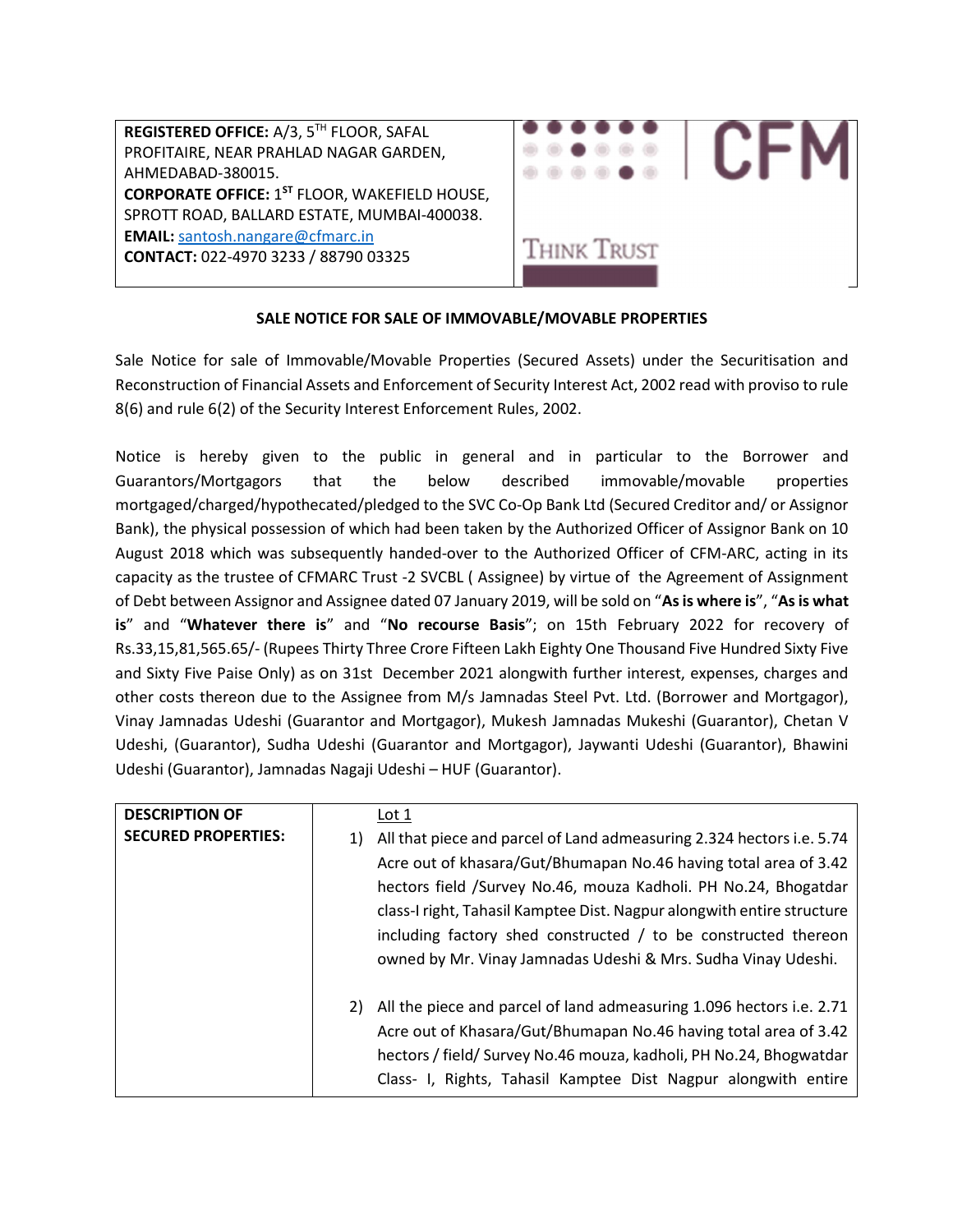|                         | structure including factory shed constructed / to be constructed                   |
|-------------------------|------------------------------------------------------------------------------------|
|                         | thereon owned by M/s Jamnadas Steel Pvt Ltd.                                       |
|                         |                                                                                    |
|                         | Lot 2                                                                              |
|                         | Plant, Machinery situated at factory.                                              |
|                         |                                                                                    |
|                         | Lot 3                                                                              |
|                         | Lot $1 +$ Lot 2                                                                    |
| <b>SECURED DEBT:</b>    | Rs.33,15,81,565.65/- (Rupees Thirty Three Crore Fifteen Lakh Eighty One            |
|                         | Thousand Five Hundred Sixty Five and Sixty Five Paise Only) as on 31 <sup>st</sup> |
|                         | December 2021 and further interest and other costs thereon due to the              |
|                         | Secured Creditor.                                                                  |
|                         |                                                                                    |
| <b>RESERVE PRICE:</b>   | Lot 1- Rs. 11,75,00,000/- (Rupees Eleven Crore Seventy Five Lakh Only)             |
|                         | Lot 2- Rs. 2,50,00,000/- (Two Crore Fifty Lakh Only)                               |
|                         | Lot 3-Rs. 14,25,00,000/- (Fourteen Crore Twenty Five Lakh only)                    |
| EMD:                    | Lot 1- Rs. 1,17,50,000/- (Rupees One Crore Seventeen Lakh Fifty Thousand           |
|                         | Only)                                                                              |
|                         | Lot 2-25,00,000/- (Rupees Twenty Five Lakh only)                                   |
|                         | Lot 3-1,42,50,000/- (Rupees One Crore Forty Two Lakh Fifty Thousand                |
|                         | Only)                                                                              |
| <b>DETAILS FOR</b>      | Demand Draft to be made in favor of "CFMARC Trust-2 SVCBL" payable at<br>Mumbai    |
| <b>DEPOSITING EMD</b>   |                                                                                    |
| <b>INSPECTION DATE:</b> | 01.02.2022 to 10.02.2022                                                           |
|                         | Between 11.00 am to 4.00 pm                                                        |
| TIME:                   | From 02.00 PM TO 04.00 PM                                                          |
| DATE:                   | 15.02.2022                                                                         |
| <b>PLACE</b>            | 1 <sup>ST</sup> FLOOR, WAKEFIELD HOUSE, SPROTT ROAD, BALLARD ESTATE, MUMBAI-       |
| for E-Auction           | 400038                                                                             |
| <b>CONTACT:</b>         | 022-4970 3233 / 88790 03325                                                        |
| <b>EMAIL:</b>           | santosh.nangare@cfmarc.in                                                          |

Encumbrances if any: Not known to the Secured Creditor

Note:

Prospective buyers who are interested only in purchasing Land, Building and/or Plant and Machinery may submit their separate EOIs which may be considered by the Authorised Officer in accordance with law.

For detailed Terms and Conditions of sale, please refer to the link provided in Sale Notice on Secured Creditor's website i.e. http://www.cfmarc.in/;

> Authorised Officer CFM Asset Reconstruction Pvt. Ltd. Acting as trustee of CFMARC Trust -2 SVCBL

Date- 29/01/2022; Place- Mumbai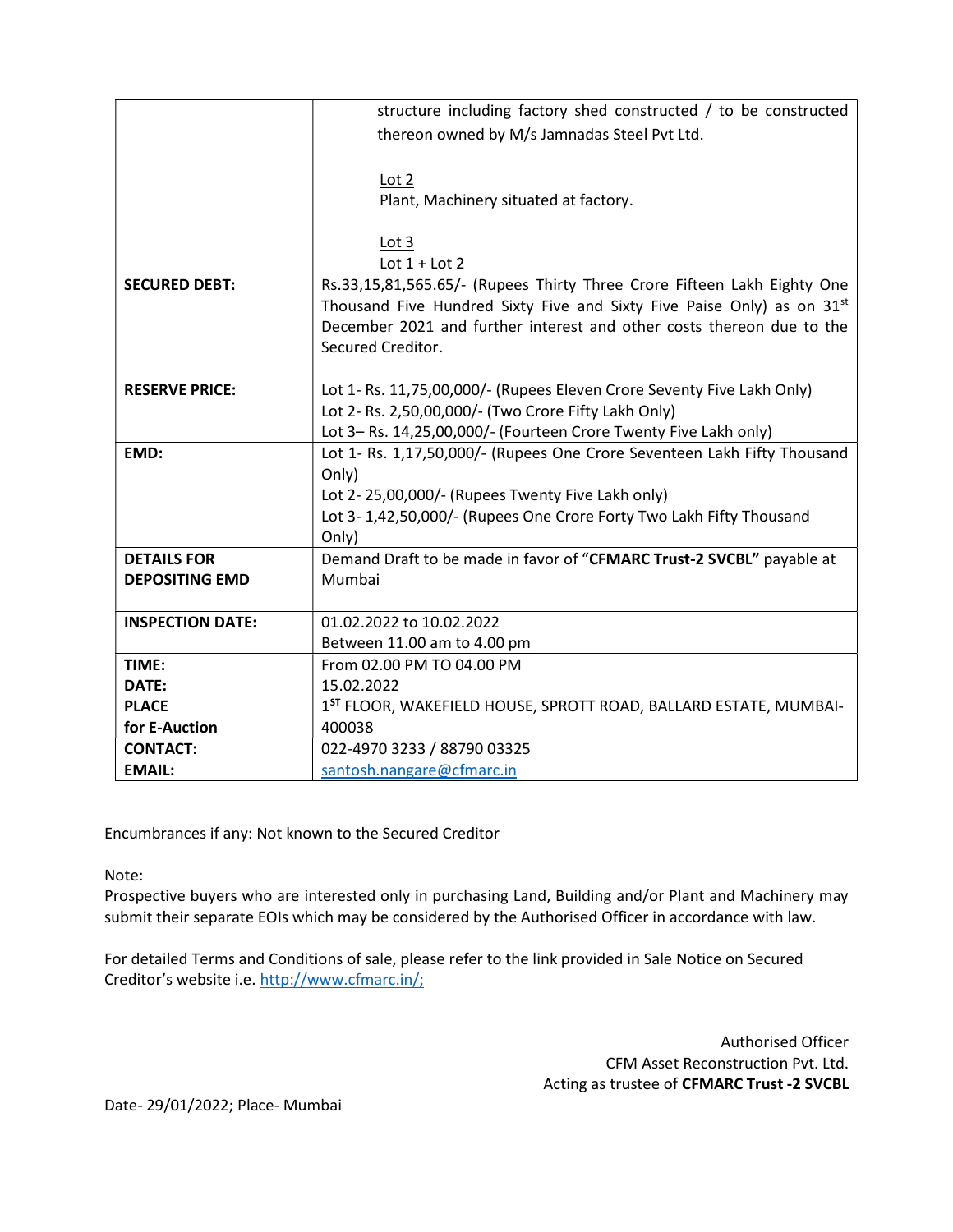### TENDER DOCUMENT CUM TERMS AND CONDITIONS OF SALE

- 1) Bids in the prescribed formats given in the Tender Document shall be submitted at 1st FLOOR, WAKEFIELD HOUSE, SPROTT ROAD, BALLARD ESTATE, MUMBAI-400038. Bid should be along with scanned copies of Photo ID, preferably PAN Card and address proof documents, mentioning UTR number/supportive evidence for submitting Aggregate EMD amount.
- 2) The intending bidder should bid for movable and/or immovable property. Bid form without the Aggregate EMD shall be rejected summarily at the discretion of the Authorised Officer of CFMARC.
- 3) The person deputed for inspection by the prospective offeror should carry with him appropriate authorization on the letterhead of the organization he/she represents along with a government ID proof (eg: Aadhar Card, driving license), failing which inspection may be refused at the discretion of the Authorised Officer of CFMARC.
- 4) Offers not accompanied with Aggregate EMD shall be treated as invalid. The Aggregate EMD of unsuccessful bidders shall be refunded within fifteen (15) days from the date of auction without any interest thereon whatsoever. The offeror shall not be entitled to claim any interest if the refund of Aggregate EMD is delayed beyond the said period for any reason whatsoever.
- 5) The Said Properties shall not be sold at a price less than the Aggregate Reserve Price mentioned hereinabove.
- 6) The offer should only be placed in the manner as directed by the Authorised Officer during the time of auction on the date mentioned herein above.
- 7) The entire procedure of conducting auction shall be at the exclusive discretion of the Authorized Officer and intending purchaser shall have no right to object to the same.
- 8) The Said Properties shall be sold to the highest offeror. The highest offeror shall have to tender the KYC documents with originals (Photo ID and address proof documents) to the Authorised Officer for verification immediately. Post such verification, on confirmation of sale of the Said Properties, which shall be conveyed to the highest offeror, after following the process enumerated hereinabove, The successful offeror(s) will have to immediately, but not later than next working day, pay 25% of the sale price (after adjusting the Aggregate Earnest Money deposited) by way of Demand draft/ Pay order favouring CFMARC Trust-2 SVCBL payable at Mumbai and the balance of 75% of the consideration shall be payable by the successful on or before the fifteenth day of the confirmation of the sale of the Said Properties, or such other time as may be agreed to between CFM-ARC and the successful offeror, subject to the sole discretion of the Authorised Officer, in any case not exceeding three (3) months from the date of sale confirmation. In the event of any default in payment of any of these amounts, or if the sale is not completed by reason of any default on the part of the successful offeror, CFM-ARC in its absolute discretion, shall be entitled to forfeit all the monies paid till then by the successful offeror and put up the assets in question for resale/disposal, as per the discretion of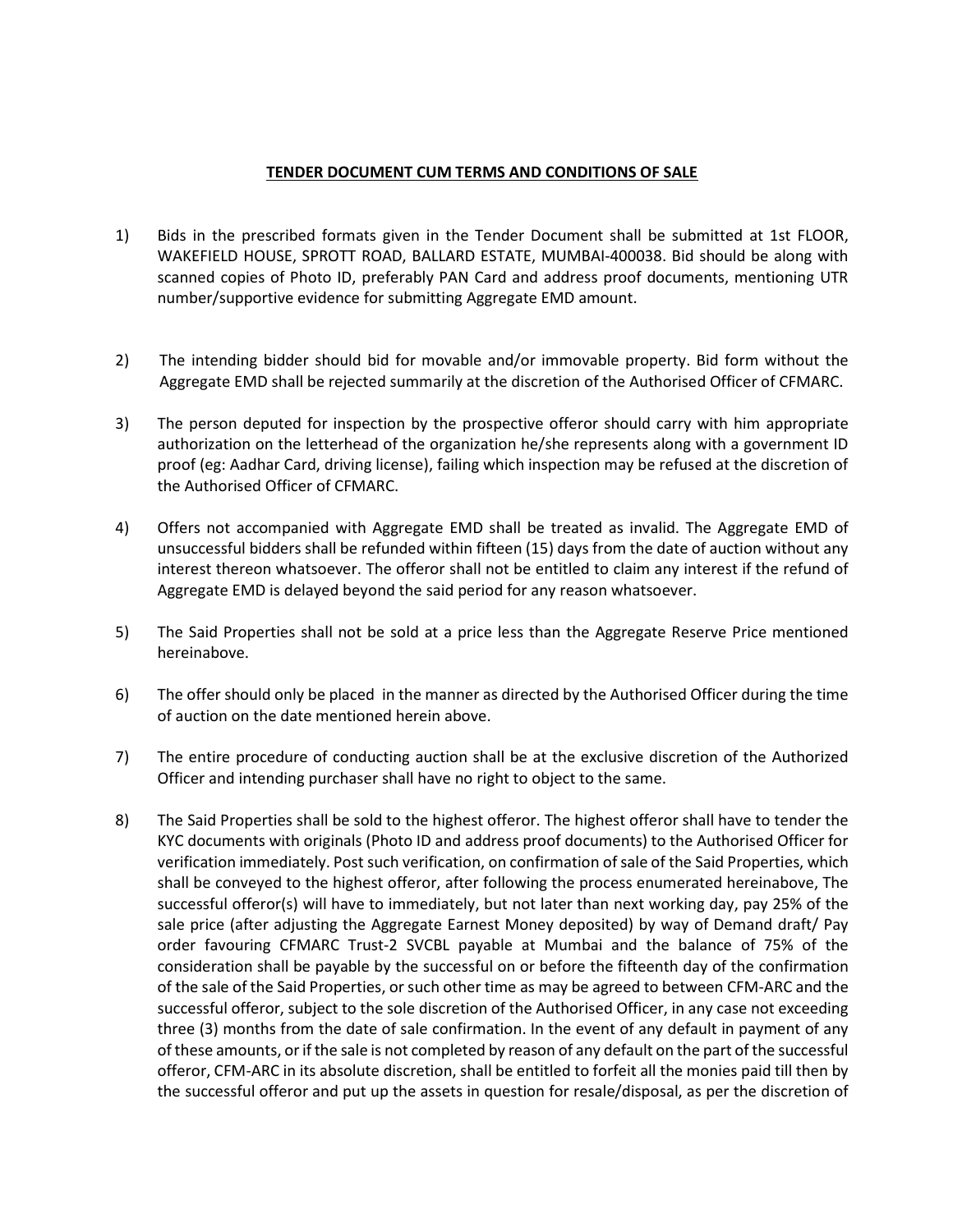the Authorised Officer, in accordance with the provisions of SARFAESI Act, 2002 and the rules thereunder. Further such defaulting successful shall not be entitled to make any claim in the event of the assets realizing higher price on resale.

- 9) The offeror shall deduct and deposit with the concerned department/statutory body Tax Deducted at Source ("TDS"), as applicable under section 194-IA of the Income Tax Act, 1961. Such TDS shall be considered as part of the Offer made by the offeror.
- 10) The stamp duty, registration charges, cess, sales tax, GST, Value Added Tax ("VAT") (if applicable), transfer charges, if any, and all other incidental costs, charges and expenses in connection with the sale of the aforesaid assets shall be borne by the purchaser/successful offeror.
- 11) Transfer of the Said Properties to the successful offeror shall be done by the Authorized Officer only upon payment of the entire bid consideration and other charges as per the terms contained herein.
- 12) As from the date of issuance of Sale Certificate, the purchaser shall hold the assets at his/her/their sole risk and cost as regards any loss or damage to the assets by fire or earthquake or any other natural calamities or due to theft, burglary or robbery or from any other cause whatsoever and neither CFM-ARC nor the Authorized Officer shall be liable for any such loss or damages, and the purchaser shall have no recourse to either CFMARC or any of its authorized Officers for the same.
- 13) Presently, there are no encumbrances known to either CFM-ARC and/or any of its Authorised Officer to the best of its/their knowledge and belief.
- 14) The Said Properties are offered for sale on "AS IS WHERE IS, AS IS WHAT IS BASIS, WHATEVER THERE IS AND WITHOUT RECOURSE" basis. Neither CFM-ARC nor the Authorized Officer undertakes any responsibility to procure any permission/license etc. in respect of the Said Properties offered for sale hereinabove. The successful offeror will have to bear all outstanding dues including but not limited to water/electricity/service charges, transfer fees, electricity dues, society dues, dues of the Municipal Corporation/local authority dues, taxes including sales tax, VAT, GST or any other cess, duties, levies by whatever name it is called, if any, in respect of the Said Properties.
- 15) The offerors are advised in their own interest to verify and inspect the Said Properties and conduct its thorough due diligence in its respect (without relying on the documents supplied by CFMARC) and determine any other dues from the respective authorities to their complete satisfaction before submitting the offers, failing which they will not have any recourse against CFMARC and/or any of its Authorised Officer post submission of the bid and being declared as the successful bidder. Any claim post confirmation of sale of the amount paid shall be liable to be rejected and the amount paid till then shall be liable to be forfeited.
- 16) The successful offeror shall be deemed to have purchased the Said Properties after complete satisfaction of title thereto and inspection thereof and shall not be entitled to make any requisition or raise any objection as to the title or condition of the Said Properties or any part thereof.
- 17) The successful offeror shall, notwithstanding any discrepancy or variation in the names, quantities, survey numbers measurement, boundaries and abuttal as mentioned herein above or any public notice, accept the Said Properties purchased by it/him on "AS IS WHERE IS, AS IS WHAT IS BASIS, WHATEVER THERE IS AND WITHOUT RECOURSE" basis.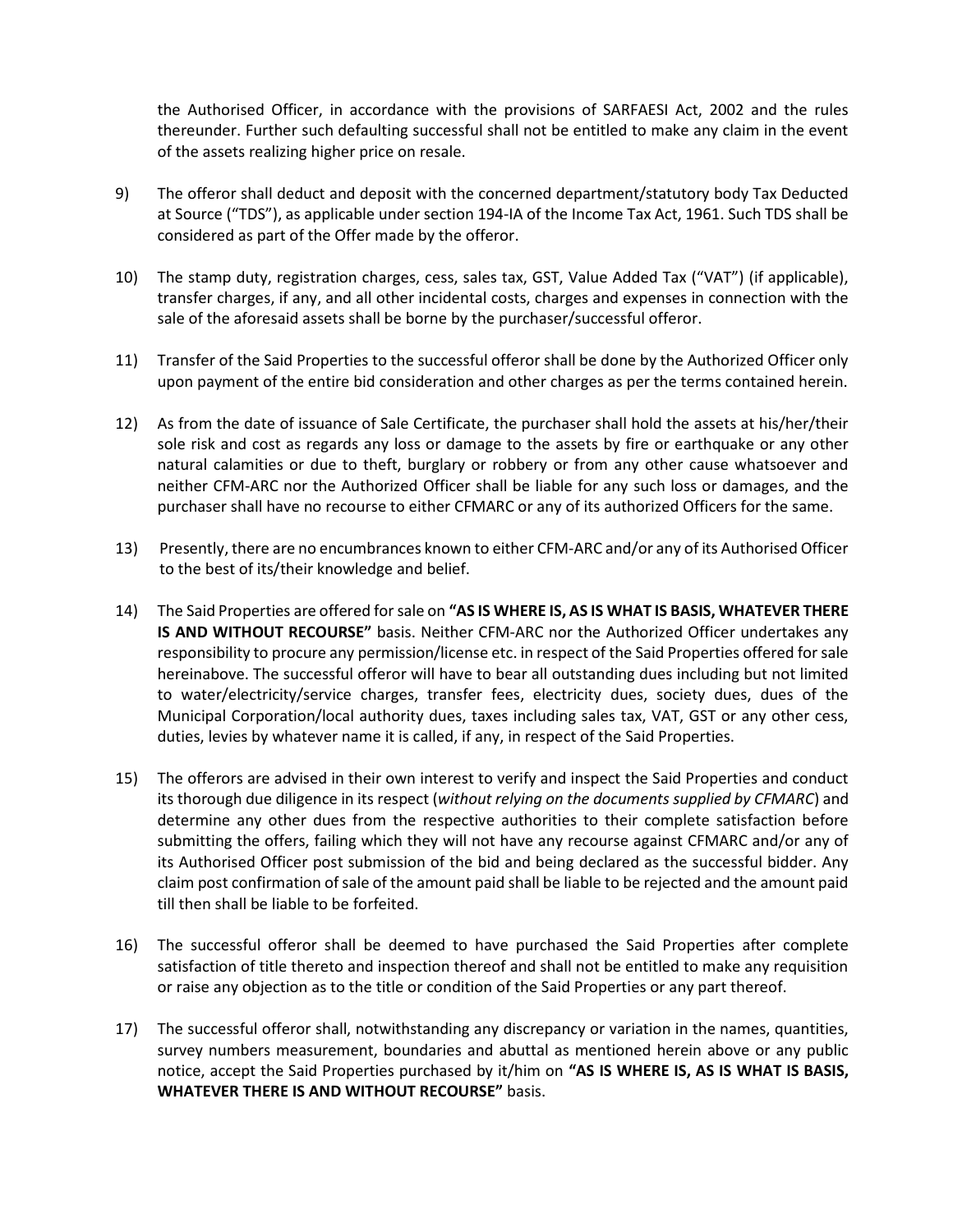- 18) The offeror shall purchase the Said Properties in the same condition that the Said Properties exist on the date of sale. The date of sale shall mean, the date when the Authorized Officer accepts the offer of the successful offeror. From and after the date of issuance of Sale Certificate by the Authorized Officer, the same shall be at the sole and entire risk and costs and account of the successful offeror as regards any risk, injury, loss or damage thereto or any part thereof from any cause whatsoever. The successful offeror shall not make any requisition for repairs or otherwise and the obligations of carrying out such repairs shall be solely that of the successful offeror.
- 19) Conditional offers will be treated as invalid. Likewise, correspondence about any change in the offers will not be entertained. Any offeror who wishes to give a fresh offer for the Said Properties on or before the last date prescribed for submission of the offers contemplated herein, may file a fresh offer with appropriate Aggregate Earnest Money Deposit.
- 20) The successful offeror will be bound by the regulations of the local / any other authority, as applicable in regard to the use of the Said Properties along with its super structure, plant and machinery thereon, if being part of the Said Properties contemplated herein.
- 21) The successful offeror shall, notwithstanding any discrepancy or variation in the names, quantities, survey numbers measurement, boundaries and abuttals as mentioned hereinabove, accept the Said Properties purchased by him/it/them.
- 22) If the dues of the existing charge-holders together with all costs, charges and expenses incurred by CFM-ARC are offered by or on behalf of the Borrower or guarantors at any time before the date of confirmation of sale, the Said Properties or part thereof, shall not be auctioned.
- 23) The offeror shall not be entitled to withdraw or cancel offer once submitted unless permitted by Authorized Officer. If the offeror withdraws or cancels the offer, the Aggregate EMD shall be liable to be forfeited and will also be liable to pay the Authorized Officer, the loss or damage suffered consequent upon withdrawing or canceling the offer. The assets in question will then be resold at the discretion of the Authorised Officer. The defaulting successful offeror shall have no right either on the said Immovable Property or its proceeds from the subsequent sale.
- 24) On confirmation of sale by CFM-ARC and if the terms of payment have been complied with, the Authorised Officer exercising the power of sale shall issue Sale Certificate for immovable asset in favour of the purchaser/successful offeror in the form given in Appendix V of the Security Interest (Enforcement) Rules, 2002.
- 25) The sale certificate will be issued in the name of the purchaser(s) / Applicant(s) only and will not be issued in any other name(s). Any request for such change subsequently, shall not be entertained by the Authorised Officer.
- 26) The Authorized Officer is selling the Said Properties pursuant to the powers derived from the SARFAESI Act, 2002 and the rules thereunder. The Said Properties comprised in and forming part of the sale is sold, subject to all defects, faults, imperfections and errors of description latent or otherwise. The Authorized Officer is not answerable for the correct description genuineness, veracity, authenticity of or any defects in the Said Properties and does not warrant any condition whatsoever pertaining to the same. The offerors should make their own enquiry about the same and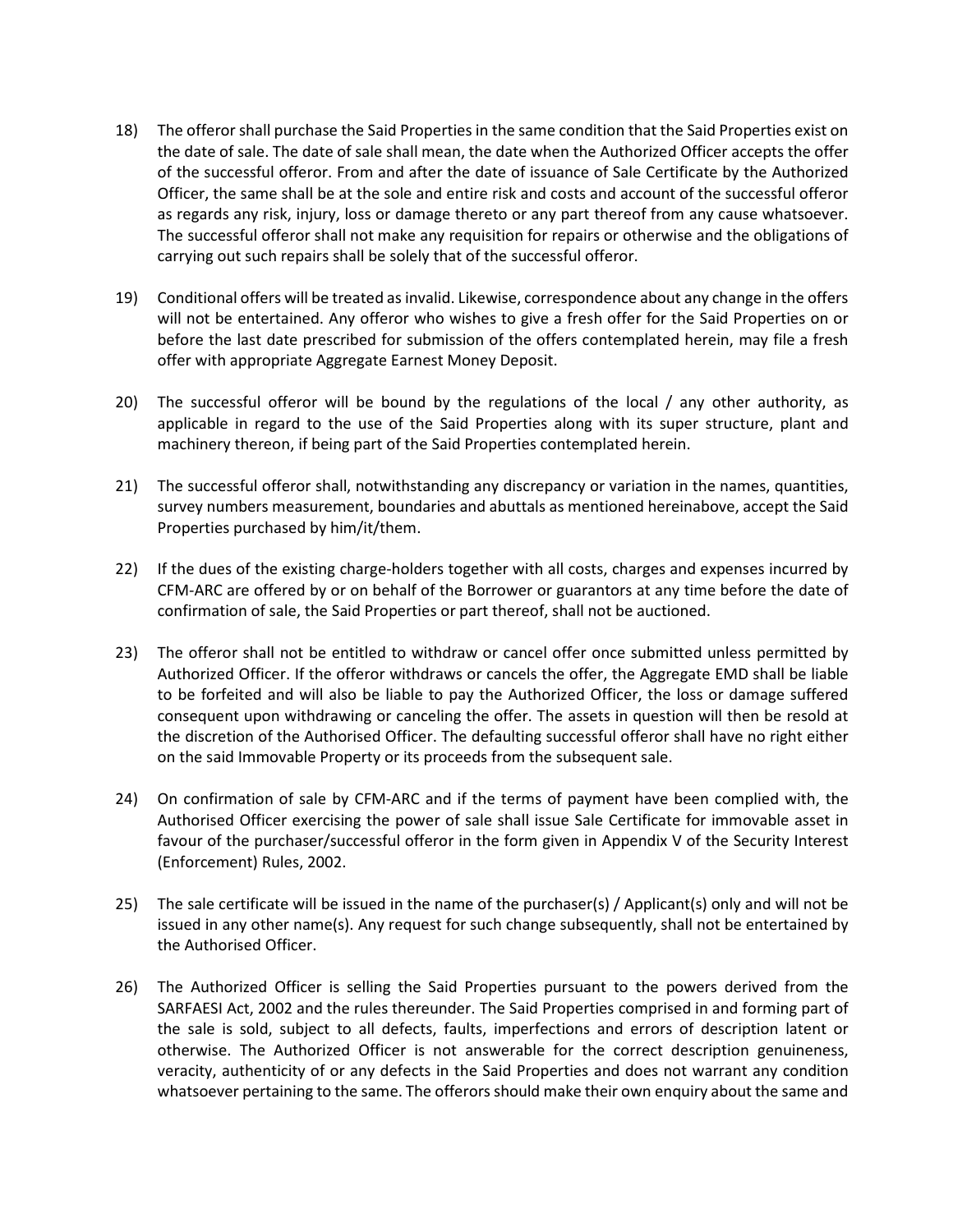satisfy themselves if there are any other encumbrances, reservations, acquisitions, charges, liens or defects affecting the title of the Said Properties. The offerors shall not be entitled to issue or raise any requisitions or objections to or upon the title. The offerors should make enquiries about the utility of the Said Properties put up for sale hereunder and no warranty or assurances of any kind is given by the Authorized Officer and/or CFM-ARC. The offerors shall be deemed to have undertaken a due diligence of the Said Properties independently (without relying on the documents supplied by CFMARC) and that the offerors are presumed to have taken independent legal or commercial advice before participating in the auction contemplated herein.

- 27) The Authorized Officer reserves his right to reject any or all offer/s without assigning any reason and in case all the offers are rejected, either to hold negotiations with any of the offeror or sell the assets through private negotiations with any of the offerors or any other party/parties or invite fresh offers. CFM-ARC's decision in this behalf shall be final & binding.
- 28) The Authorized Officer will be at liberty to amend/modify/delete any of the above conditions as may be deemed necessary in light of the facts & circumstances of the case, as necessary.
- 29) Disputes, if any, shall be within the jurisdiction of Courts and Tribunals in Mumbai only.
- 30) Words & expressions used hereinabove shall have the same meanings respectively assigned to them under SARFAESI Act and the rules framed thereunder.

### 31) Other terms and conditions pertaining to the auction:

- a) Auction/ bidding shall be held at the corporate office of CFMARC, mentioned herein above in supervision of the Authorised Officer, in accordance with the provisions of the SARFAESI Act, 2002 and the rules thereunder.
- b) In case of sole bidder/offeror, the sale may be deferred and the Said Properties may be brought for resale or otherwise sale will be deferred or cancelled.
- c) Bidders/Offerors are cautioned to be careful while entering their bid amount and to check for alteration, if any, before confirming the same.
- d) No request/complaint of wrong bidding will be entertained for cancelling the sale and in such case, the Aggregate EMD in full will be forfeited in accordance with the SARFAESI rules.
- e) All bids placed are legally valid bids and are to be considered as bids from the bidder himself. Once the bid is placed, the bidder/offeror cannot reduce or withdraw the bid for whatever reason. If done so, the Aggregate EMD amount shall be forfeited.
- f) The highest and the latest bid on the auction shall supersede all the previous bids of the respective bidders/offerors. The bidder/offeror with the highest offer/ bid does not get any right to demand acceptance of his bid in case any stay order is received by CFM-ARC.
- g) The bidder/offeror shall be solely responsible for all consequences arising out of the bid submitted by him (including any wrongful bidding) and no complaint/ representation will be entertained in this regard by the CFM-ARC. Hence bidders/offerors are cautioned to be careful to check the bid amount and alter/rectify their bid if required before confirming the bid submitted.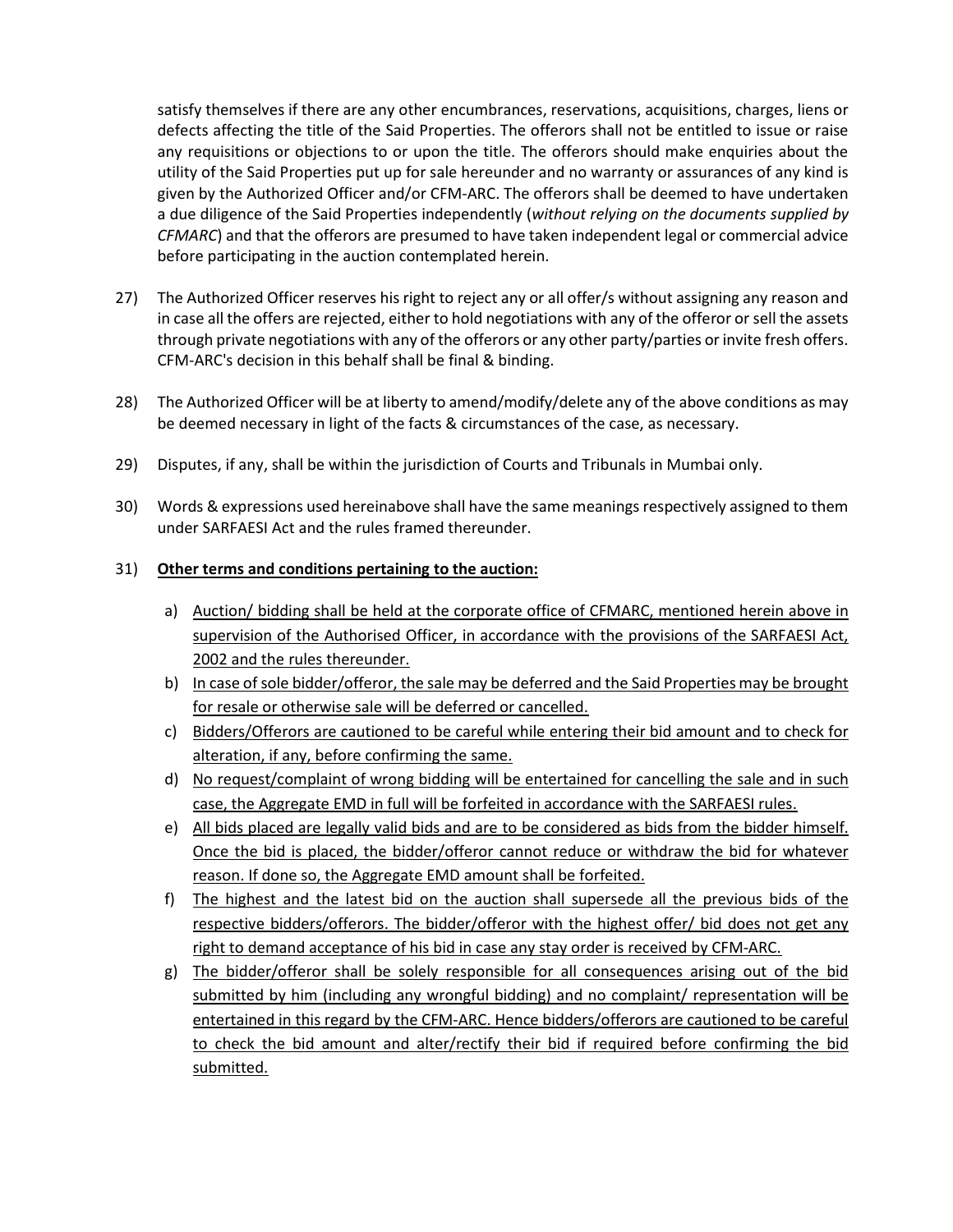- h) It is to be noted specifically that preference shall be given to the offeror who bids for entire land and building along with the plant and machinery i.e. Lot 3 over the bidder who bids for individual lots i.e. either Lot 1 or Lot 2.
- i) The Authorised Officer shall endevour to sell the land and building along with the plant and machinery in one lot. In case, the Authorised officer receives bid for the individual lots simultaneously with bids for entire land and building along with the plant and machinery i.e. Lot 3, the Authorised Officer shall have the discretion to renegotiate with the bidders of the individual lots to match or enhance the bid of the bidder offering to purchase the entire land and building along with the plant and machinery i.e. Lot 3, and confirm the sale in favour of the bidder who offers more for Lot 3.

Sd/- Authorized Officer CFM Asset Reconstruction Pvt. Ltd. Acting as trustee of CFMARC Trust -2 SVCBL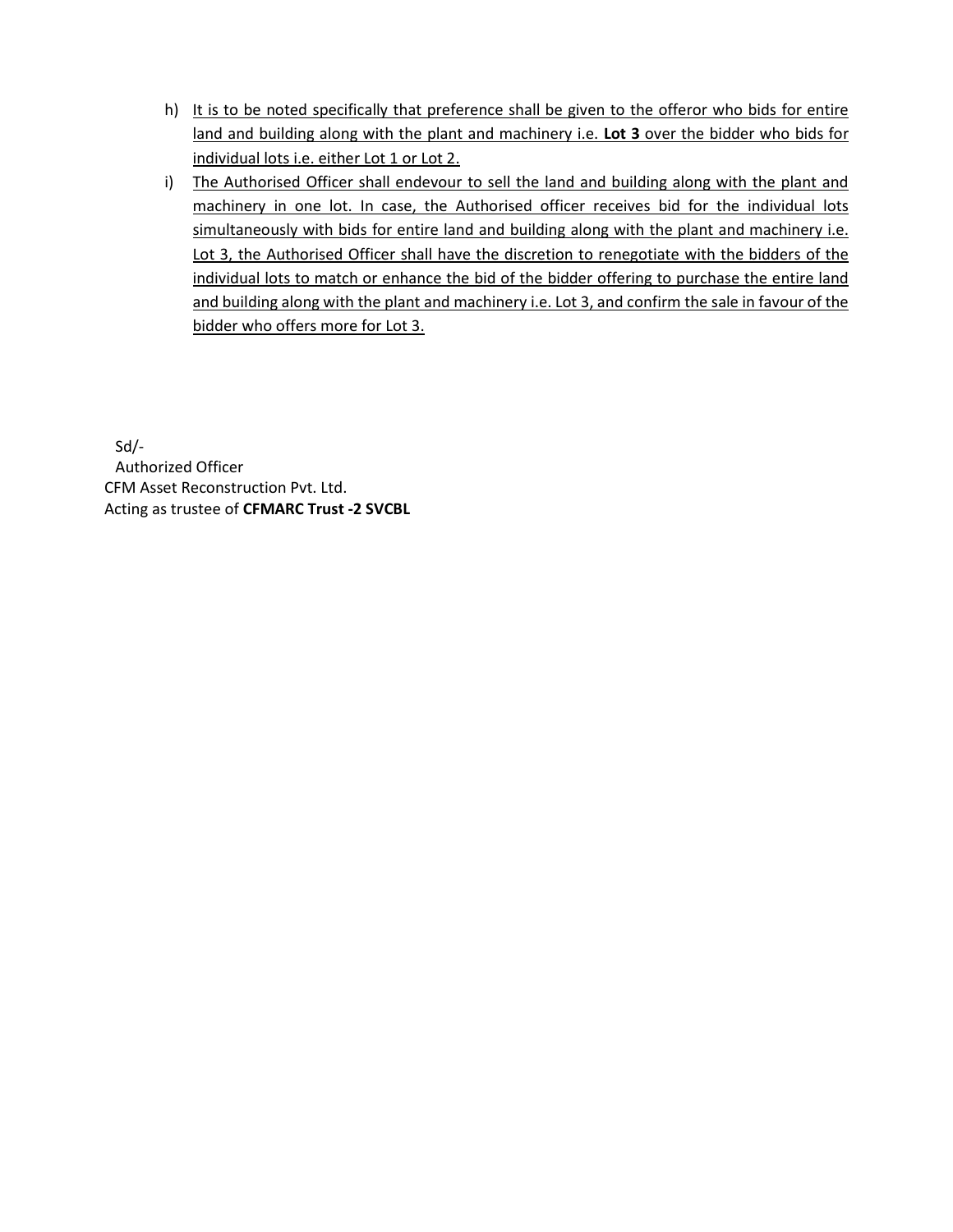## BID DOCUMENT

In the matter of sale of secured immovable and movable properties in the account of Jamnadas Steel Pvt Ltd:

### PARTICULARS OF THE OFFEROR/BIDDER:

| Document of proof of identity (tick whichever is being attached) :                                                                                                                                                                 |                                              |
|------------------------------------------------------------------------------------------------------------------------------------------------------------------------------------------------------------------------------------|----------------------------------------------|
| <b>n</b> Driving License: Issue Date ______________, Number                                                                                                                                                                        |                                              |
| <b>Z PAN Card Number:</b> 2009                                                                                                                                                                                                     |                                              |
| <b>EXPLORER Voter Identity Card: Issue Date</b> (and a set of the system of the system of the system of the system of the system of the system of the system of the system of the system of the system of the system of the system |                                              |
| <b>Example 2 Passport: Issue Date</b> The Control of August 2 Number 2 August 2 Number 2 2 August 2 Number 2 2 2 August 2 Number                                                                                                   |                                              |
| <b>EXECUTE: CONTROVER EXECUTE: CONTROVER EXECUTE:</b> Contribute to the Contract of Incorporation: ISSN 0.000 EXECUTE:                                                                                                             |                                              |
| <b>E Partnership Agreement date:</b>                                                                                                                                                                                               |                                              |
|                                                                                                                                                                                                                                    |                                              |
| Aggregate EMD Remittance details                                                                                                                                                                                                   |                                              |
|                                                                                                                                                                                                                                    |                                              |
| b. Name of Bank 1999 and the Name of Bank                                                                                                                                                                                          |                                              |
| c. Branch Name                                                                                                                                                                                                                     |                                              |
| d. Bank Account No.<br>e.                                                                                                                                                                                                          |                                              |
| IFSC Code No.<br>f.<br>UTR No. $\qquad \qquad$                                                                                                                                                                                     |                                              |
|                                                                                                                                                                                                                                    | 0R                                           |
| Date of Demand draft: 1997 - 1998<br>a.                                                                                                                                                                                            |                                              |
| b. Name of the Issuing Bank:                                                                                                                                                                                                       |                                              |
|                                                                                                                                                                                                                                    |                                              |
| DETAILS OF THE OFFER/BID:                                                                                                                                                                                                          |                                              |
| Price Offered: Rs. __________________________________(Amount in figures)                                                                                                                                                           |                                              |
|                                                                                                                                                                                                                                    |                                              |
|                                                                                                                                                                                                                                    | __________________________ (Amount in words) |
|                                                                                                                                                                                                                                    |                                              |

# DECLARATION BY BIDDER / OFFEROR

(a) I/We, the Offeror/s aforesaid do hereby state that, I/We have read the entire terms and conditions of the tender and public notice for sale in the matter of sale of secured immovable and movable properties of <Mortgager>and understood them fully. I/We, hereby unconditionally agree to conform with and to be bound by the said terms and conditions.